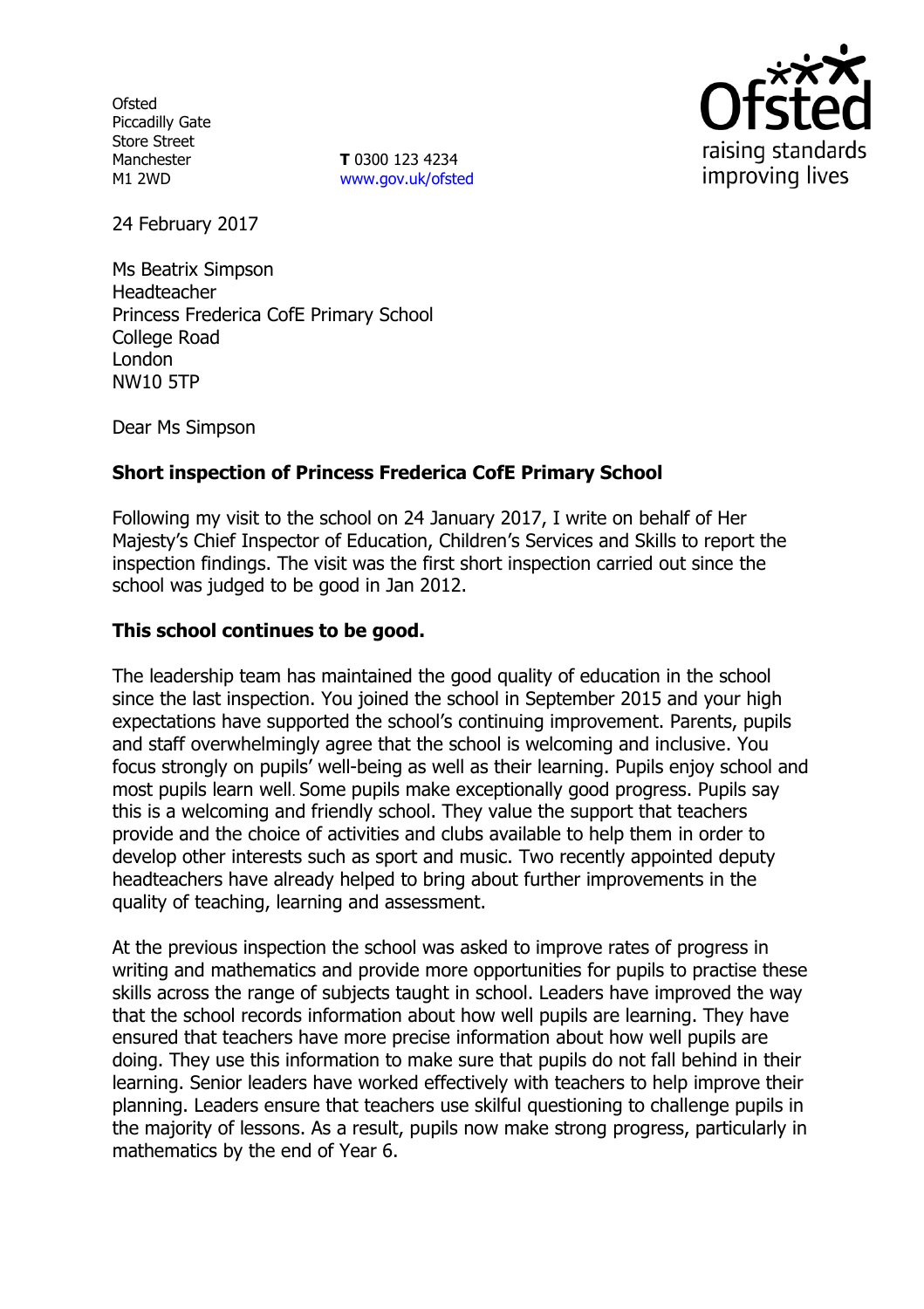

Pupils' progress is securely good in reading and mathematics. Their progress in writing has improved significantly, but to a lesser extent. Teachers of other subjects such as design and technology, humanities and science provide effective opportunities for pupils to practise the important skills of reading and mathematics. However, you are aware that pupils do not have sufficiently challenging opportunities to develop their writing and this is slowing their progress. You are developing these opportunities and providing additional professional development for staff. Many pupils use wider vocabulary and make very few mistakes with how they use punctuation. Your actions, though, have not had sufficient time to have full impact across the school.

## **Safeguarding is effective.**

Staff understand what to do if they have any concerns about children's safety. They receive clear training and have regular discussions about safeguarding issues. For example, they understand the risks associated with the internet, radicalisation and children missing from education.

The leadership team has ensured that all safeguarding arrangements are fit for purpose and records are detailed and of high quality. Staff understand and follow the most up-to-date statutory guidance about child protection. School records are detailed and complete. If any incidents are reported by staff, school leaders make sure that these staff understand what actions have been taken and whether or not the concern has been resolved.

Pupils say they feel safe in school because staff listen to and act on concerns raised. Frequent sharing of information keeps staff up to date on current guidance. Parents value the specific training they receive to help them understand how to keep their children safe. This collaborative focus on safeguarding contributes to a secure culture of safety.

### **Inspection findings**

- Published data about the school indicates that by the end of 2016 pupils had not made sufficient progress in writing. Leaders have ensured that moderation activities within and beyond the school have raised staff expectations about what constitutes good-quality writing.
- You set challenging targets for pupils from their starting points. As a result, pupils make good progress in reading and mathematics. Progress is improving in writing. Nevertheless, your school self-evaluation confirms that writing is still a priority. Governors have made sure that leaders' work to support pupils' rates of progress in writing will continue so that they match those seen in reading.
- $\blacksquare$  In 2016, progress in mathematics was less strong for middle-attaining pupils than for other pupils by the end of Year 6. These pupils, as well as others who are currently in the school, now make good progress because senior leaders have worked with teachers to raise the level of challenge in mathematics lessons.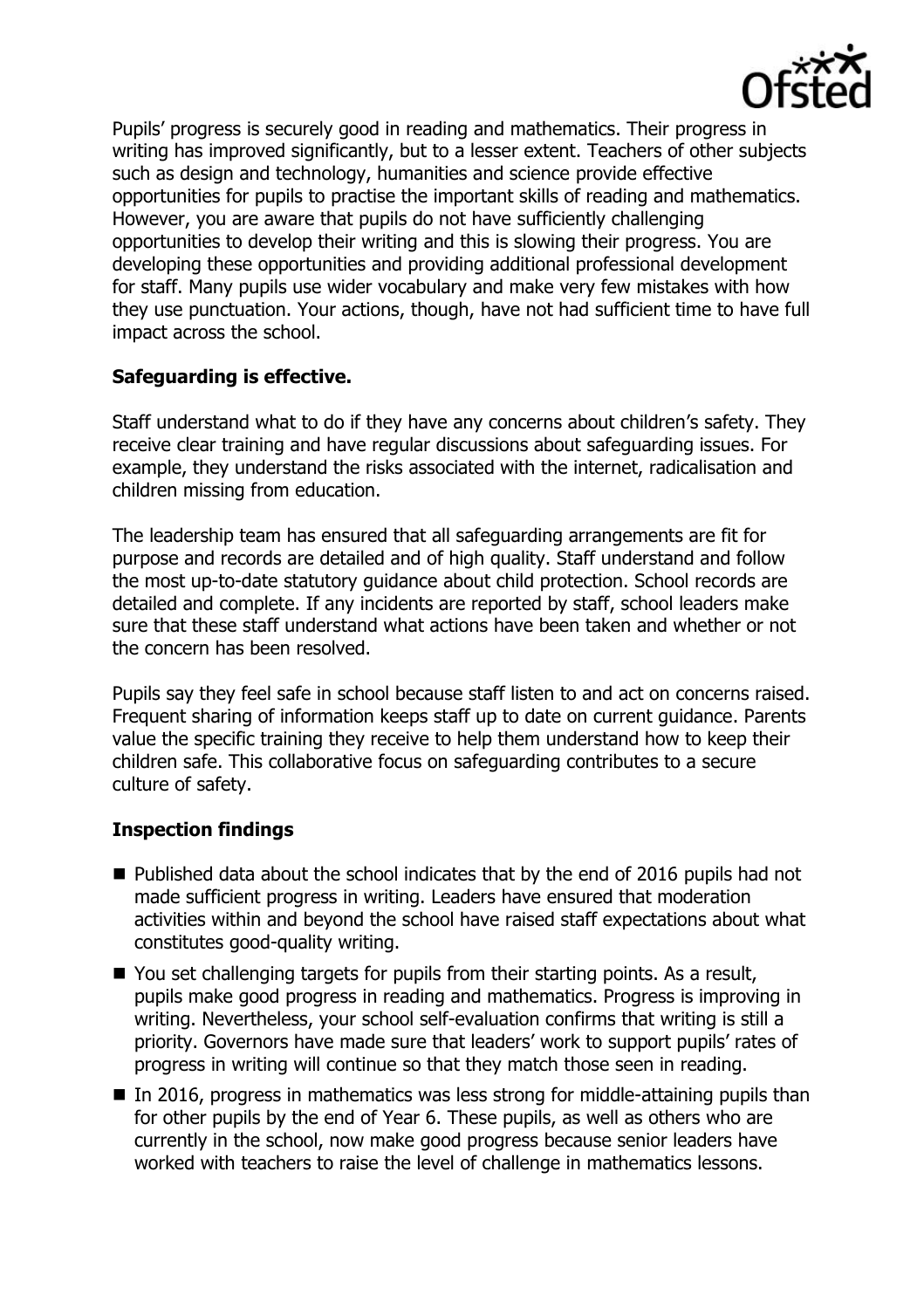

- You recognise that disadvantaged pupils did not make as much progress as other pupils nationally last year in reading, writing and mathematics. However, differences between the rates of progress made by disadvantaged pupils in the school and others nationally are diminishing. More detailed and frequent checks enable staff to identify pupils' needs earlier and act to help them keep up with other pupils. This is a recent development and has already helped improve progress in a number of year groups.
- Despite some relatively recent changes in leadership, your self-evaluation shows that leaders know the school well. Middle leaders are becoming more skilled at evaluating the success of their areas of responsibility. As well as addressing the most important issues, your evaluation of the strengths of your school and what more you need to do is accurate and realistic.
- The school's current safeguarding and child protection policy is up to date. Staff training is based on the most current guidance.
- The school's records about exclusions show that these have declined because pupils understand and follow expectations about good behaviour.
- The progress of pupils who have special educational needs and/or disabilities is improving. Your systems to track progress are enabling teachers to provide earlier and tailored help for those pupils who need it.

## **Next steps for the school**

Leaders and those responsible for governance should ensure that:

■ teachers improve pupils' rates of progress in writing throughout the school and particularly for disadvantaged pupils.

I am copying this letter to the chair of the governing body, the director of education for the Diocese of London, the regional schools commissioner and the director of children's services for Brent. This letter will be published on the Ofsted website.

Yours sincerely

Mehar Brar **Ofsted Inspector**

### **Information about the inspection**

I met with you and your two deputy headteachers, three governors, four teachers and the senior adviser from the London Diocesan Board for Schools. I also had a discussion with pupils during their lunch break and considered the 174 responses to Ofsted's online survey Parent View.